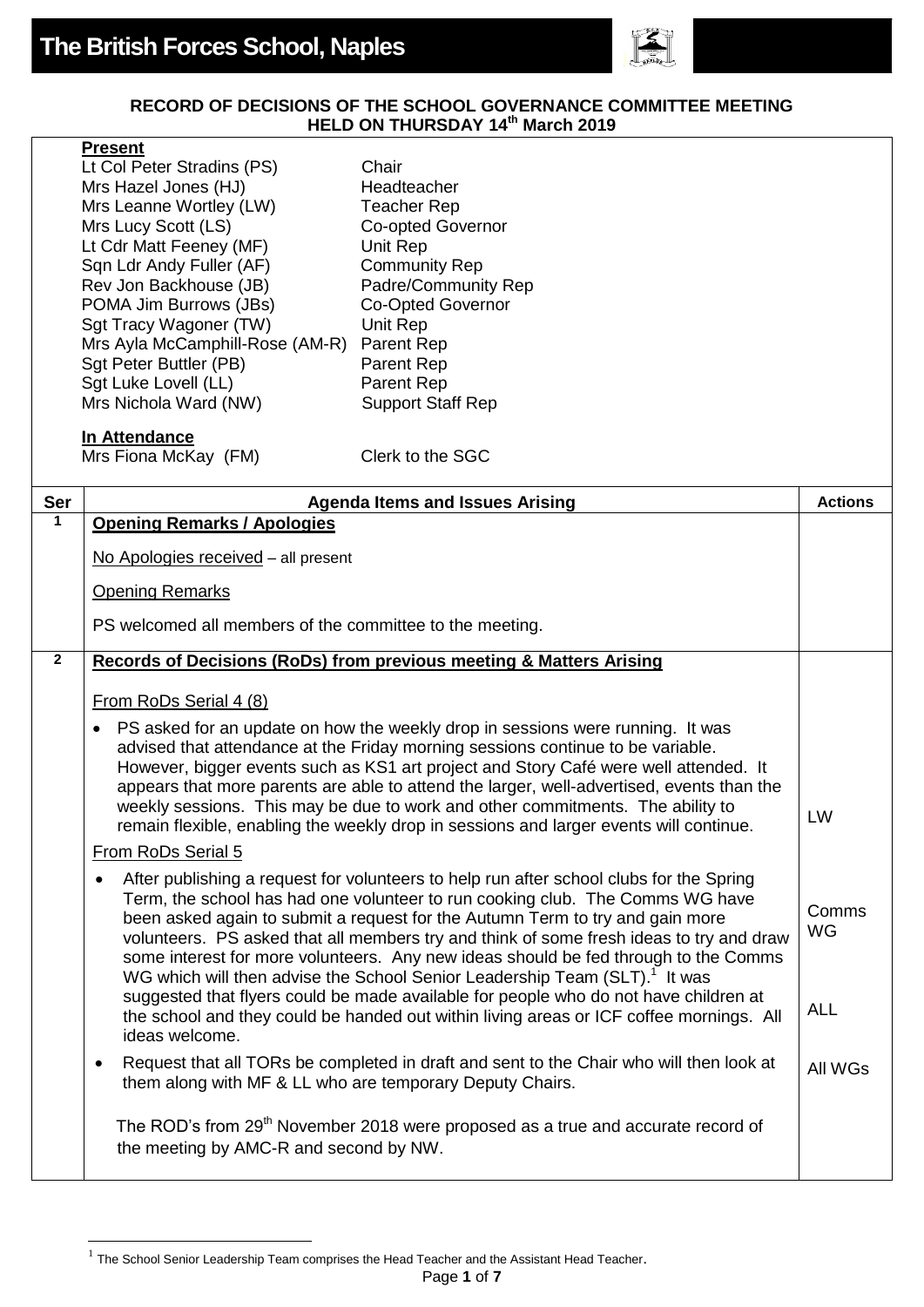## **Special Educational Needs and Disabilities (SEND) briefing**

**3**

LW gave the SGC a briefing on the understanding of SEND, its Code of Practice and the RIAISEN (Record of Identification, Assessment & Intervention of SEN) process. There were also a number of handouts provided. The following points were noted:

- MOD policy is based on the same policy used in UK schools. SEND applies to any child or young person that has a learning difficulty or disability which calls for special education provision to be made.
- The SEND code of practice is for children and young people in the age bracket of 0-25 years; this was introduced in 2014, and was revised in 2015. The code of practice is designed to meet the needs of children and young people, not only through primary and secondary school, but also as they get older and through the means of education, health and care services. It is very much an 'outcome approach' – what outcome is appropriate, and desirable, to achieve.
- If concerns are highlighted in a child's progress, the SEND Code of Practice identifies four broad areas of need and support. This will work out what action the school needs to take; for example, interventions for additional support. If a child is not making the expected progress after additional support, then there is the option of help from outside agencies such as Speech and Language Therapy (SALT) or Educational Psychologist (EP) support. It is important to note that parents are always involved from the beginning where a concern has been highlighted in order to gain their perspective, and support, in helping their child achieve the necessary progress.
- The RIAISEN process is a graduated approach that is employed where a child of concern is identified. This would be discussed with the parent, exploring how best to support a child in school, and at home, and a RIAISEN 1 form is completed. If after a review (after approximately 6 weeks), the child has not made the expected progress, consideration is given to continuing with RIAISEN 1 or moving to a RIAISEN 2. Throughout the process a child can move up, or down, the RIAISEN steps as appropriate. A RIAISEN 3 would be raised if after reviewing RIAISEN 2 progress there is a need to involve outside agencies (SALT, EP etc.) to meet learning needs.
- In MOD Schools a transfer pack is completed for SEND children moving to their next school. This includes an explanation of the RIAISEN terminology and processes to ensure that the child has the best start possible, and that the gaining school is well informed.
- A question was raised regarding SEND on admission. HJ advised that prior to admission parents complete the application form and this is accompanied by a Pupil Information Profile (PIP) from the previous School. Should the Headteacher and SENCO consider that BFS may not be able to meet a child's needs; the Certificate of Education Clearance will be delayed pending the outcome of the MOD Assessment of Supportability Overseas (MASO).
- PS thanked LW on behalf of the SGC for an excellent and very informative brief.

## **Headteacher's Report (circulated prior to the meeting)**

## Item 1 Attendance

**4**

• An attendance monitoring report reflecting the midpoint of the School Year was circulated at the meeting. The overall attendance is 94% which is on par with the Department for Education (DFE) figure of 95%. Of the 5% absence breakdown, most absence are due to illness and authorised Family Holiday. The MOD Schools Attendance Policy (reflected in the BFS Attendance Policy) enables the Headteacher to authorise Family Holiday for Service Personnel and their families who cannot take their leave during periods of school closure.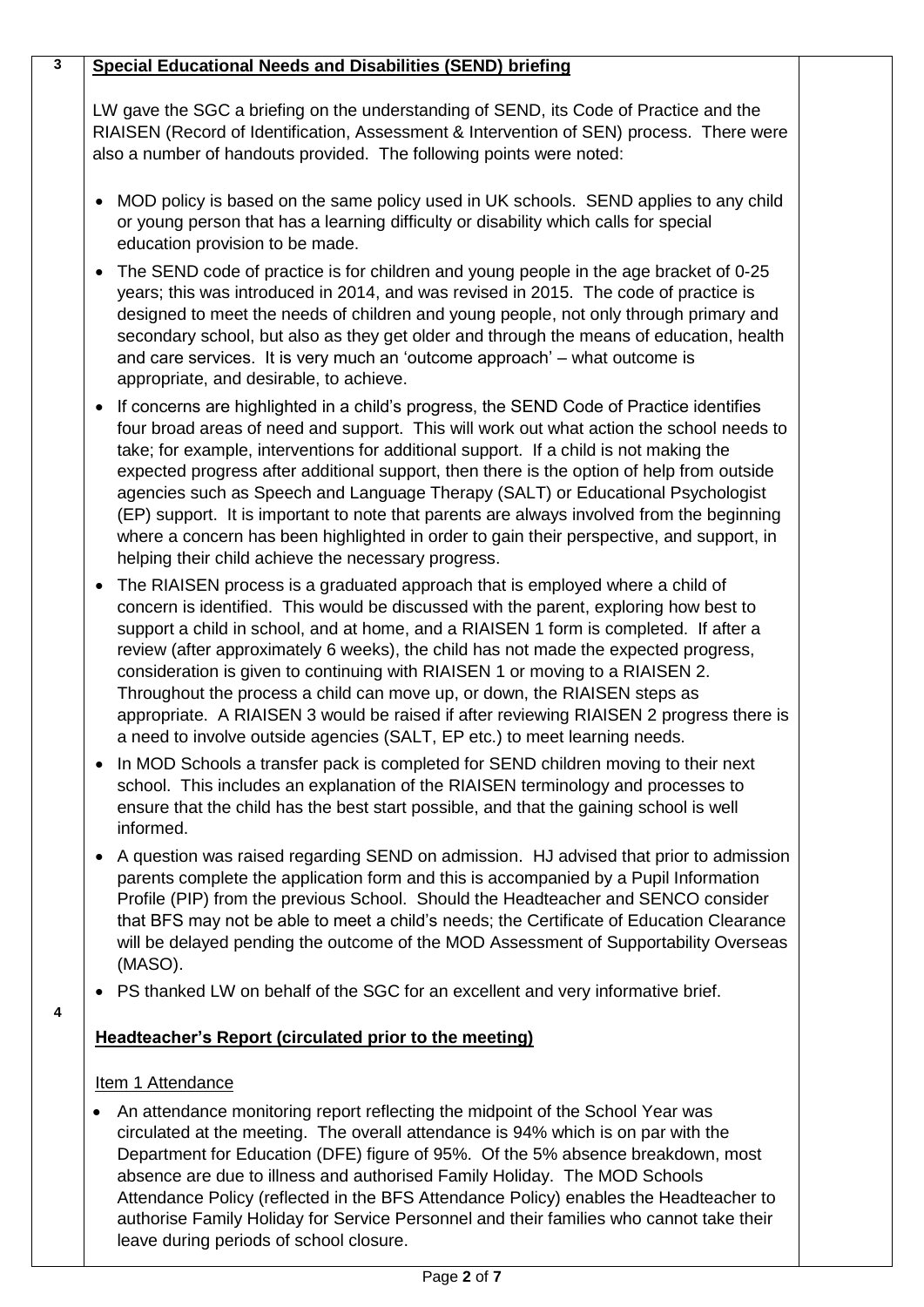|   | LW advised that during the recent Parent/Teacher Consultations, parents were advised<br>$\bullet$                                                                                                                                                                                                                                                                                                            |                         |
|---|--------------------------------------------------------------------------------------------------------------------------------------------------------------------------------------------------------------------------------------------------------------------------------------------------------------------------------------------------------------------------------------------------------------|-------------------------|
|   | of their child's attendance. Where there were any concerns regarding attendance, these<br>were discussed.                                                                                                                                                                                                                                                                                                    |                         |
|   | Item 4 Pupil outcomes                                                                                                                                                                                                                                                                                                                                                                                        |                         |
|   | The most recent Pupil Progress Interviews (PPIs) took place at the midpoint in the<br>$\bullet$<br>School Year. As such they focused on pupil progress over the half term and the year to<br>date. Almost all pupils are making good or very good progress from their starting points<br>and are on track to achieve their ambitious targets.                                                                |                         |
|   | During the assessment week at the end of Spring 1 half term, teachers conducted<br>$\bullet$<br>pre-statutory student assessments including Phonic Screening, Year 2 and Year 6<br>assessments. These provided further assessment data to inform student assessments<br>and guide future teaching and learning.                                                                                              |                         |
|   | Next PPIs are planned for the last week of the spring term.<br>٠                                                                                                                                                                                                                                                                                                                                             | HJ/LW                   |
|   | Item 5 School Improvement Plan (SIP)                                                                                                                                                                                                                                                                                                                                                                         |                         |
|   | The SIP had been updated and distributed to SGC members in January 19. This<br>version now includes green highlights where actions are complete, together with key<br>dates not previously available e.g. MOD Schools Standardisation Days.                                                                                                                                                                  |                         |
|   | The front pages of the Reading, Writing and Maths SIP strands also had revised end of<br>$\bullet$<br>year target data following the departure of pupils using the PPI data from December 18.                                                                                                                                                                                                                |                         |
|   | The SIP monitoring programme has been updated covering the 12 weeks of the Spring<br>$\bullet$<br>Term.                                                                                                                                                                                                                                                                                                      |                         |
|   | PS reiterated that the SIP monitoring programme is very useful, and encouraged WGs<br>to look at the schedule when planning their activities. This would enable WGs to<br>identify where SGC members might provide support, and where WG activities could be<br>linked to the SIP. PS offered to develop a 'business case' type form for WGs to<br>describe their initiatives and how they fit with the SIP. | <b>ALL WGs</b><br>LW/PS |
|   | <b>Item 7 Premises Update</b>                                                                                                                                                                                                                                                                                                                                                                                |                         |
|   | The covering letter for the DCYP Safety, Health Environment (SHE) audit report, and<br>action plan, were distributed before the meeting. A question was asked as to the<br>progress in securing Fire Warden training as this was highlighted in the report. FM<br>has liaised with Mark Harris (MOD Schools SHE Catering advisor) to arrange training<br>and is waiting on confirmation of a date.           | <b>FM</b>               |
|   | AF to liaise with FM on the SHE action plan and ensure that all actions have been<br>٠<br>addressed using a similar format to the SIP (highlight in Green = achieved; yellow<br>partially achieved).                                                                                                                                                                                                         | AF / FM                 |
|   | PS asked that the Comms WG include a piece about the SHE audit and the Grade A<br>٠<br>achieved in the Parent Newsletter.                                                                                                                                                                                                                                                                                    | Comms<br>WG             |
|   | The leaking roof which is believed to cause damp throughout the school remains a key<br>$\bullet$<br>issue. HJ advised that earlier this week MOD Schools had informed her that General<br>Deakin had raised this with Mike Cooper (Director DCYP) for action. PS asked for<br>engagement with DYCP and an update on this issue thereafter.                                                                  | HJ / FM                 |
| 5 | <b>Working Groups (WGs) Reports</b>                                                                                                                                                                                                                                                                                                                                                                          |                         |
|   | Communication WG (circulated prior to meeting)                                                                                                                                                                                                                                                                                                                                                               |                         |
|   | The format of the Parent suggestion forms has now been revised, which was an action<br>from the last RODs. There are now two user friendly sections on the form; the first for<br>the suggestion itself and the second to explain the reason for the suggestion.                                                                                                                                             |                         |

Τ

 $\overline{\phantom{a}}$ 

Τ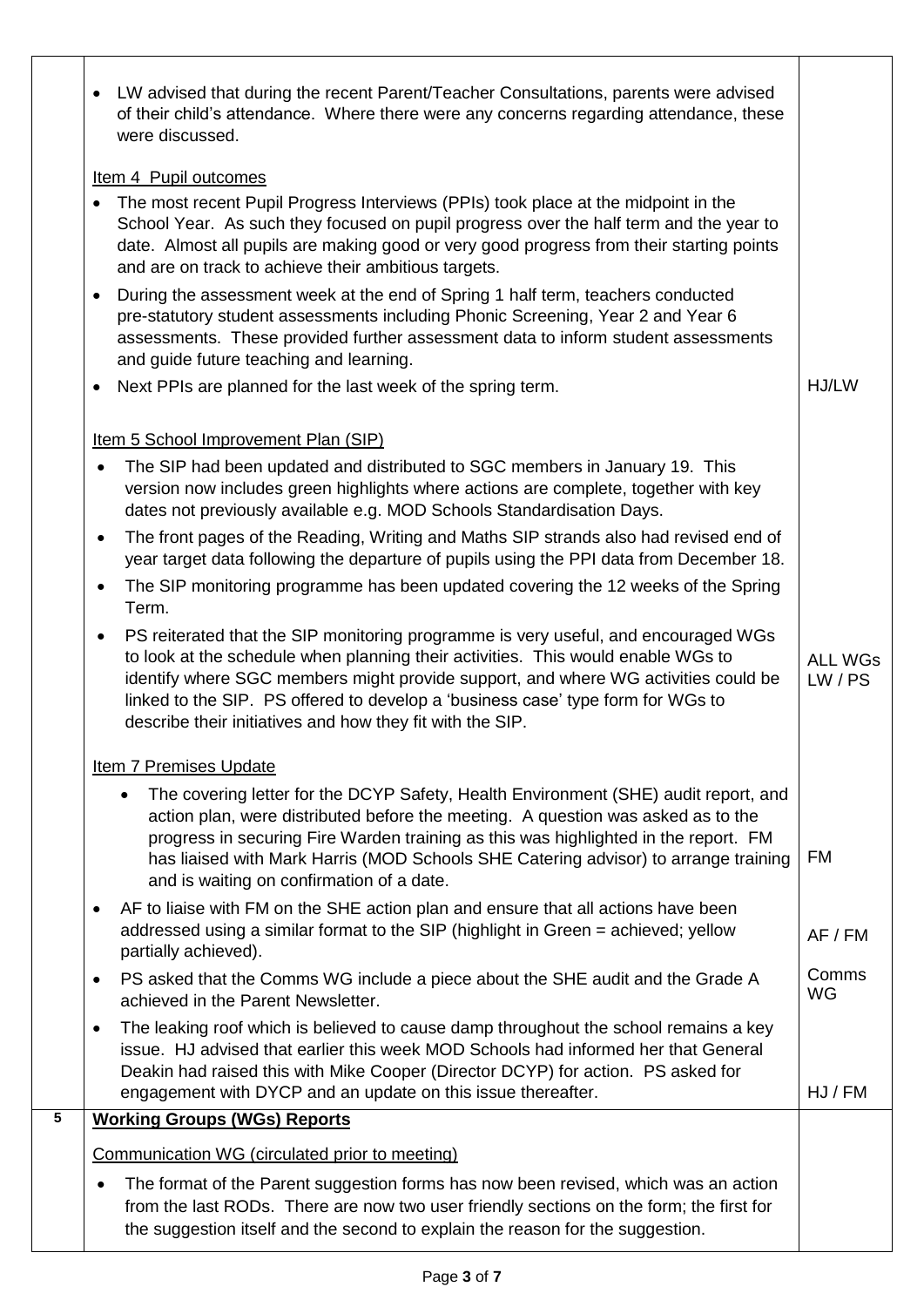| The Comms WG will; continue to meet half termly to review suggestions, agree the<br>$\bullet$<br>responses and means of responding (in conjunction with the SLT) and set a date for<br>publishing both in the newsletter and on the Comms noticeboard for parents to see.                                                                                                                                                                                                                                                                                                                 | AM-R<br>Comms<br>WG   |
|-------------------------------------------------------------------------------------------------------------------------------------------------------------------------------------------------------------------------------------------------------------------------------------------------------------------------------------------------------------------------------------------------------------------------------------------------------------------------------------------------------------------------------------------------------------------------------------------|-----------------------|
| AM-R, or other Comms WG member, will check the suggestions box regularly.<br>$\bullet$                                                                                                                                                                                                                                                                                                                                                                                                                                                                                                    | AM-R                  |
| Changes have been made to the way the school posts messages on Facebook.<br>$\bullet$<br>Previously posts were being uploaded by staff from their personal accounts. Having<br>been alerted to this, a new 'administrator' account has been created for posting school<br>messages to ensure that there is no personal-professional crossover.                                                                                                                                                                                                                                            | Comms<br>WG           |
| Following the decision by MOD Schools to withdraw funding for the Children's<br>$\bullet$<br>University (CU), the SGC and Staff remain committed to celebrating out of school<br>learning. As such, in partnership with FoBFS, there will be a trial end of term Easter<br>Party (similar to the popular CU Graduation Party) with the presentation of club<br>certificates in Celebrations Assembly at the end of the After School Clubs Programme.<br>This will provide an opportunity to judge whether this will be a success for the future,<br>and also to promote the school clubs. | <b>ALL</b>            |
| Finance Admin and Facilities (FAF) WG (report circulated before the meeting)                                                                                                                                                                                                                                                                                                                                                                                                                                                                                                              |                       |
| AF and FM reconciled the FOO (Forecast Of Outturn) against the budget statements.<br>$\bullet$<br>Reconciliation proved challenging as it was necessary to identify in which Accounting<br>Period (AP) invoices were paid and recorded on the budget statements as this could be<br>affected by exchange rates. A few remaining queries were highlighted on the budget<br>statement and sent back to DCYP for further clarification. FM to check if issues now<br>resolved.                                                                                                               | <b>FM</b>             |
| Further to the report, the SGC were reassured that the budgetary overspend was as a<br>$\bullet$<br>result of a number of essential budgetary commitments that were not accounted for in<br>the initial budget allocation. MOD Schools have recognised this, thereby enabling these<br>commitments to be recorded as Allowable Overspends.                                                                                                                                                                                                                                                |                       |
| Maths WG (report circulated prior to the meeting)                                                                                                                                                                                                                                                                                                                                                                                                                                                                                                                                         |                       |
| PB kindly agreed to become a member of the Maths WG.<br>$\bullet$                                                                                                                                                                                                                                                                                                                                                                                                                                                                                                                         | <b>PB</b>             |
| There was a thorough review of the Maths strand of the SIP. Progress and Attainment<br>$\bullet$<br>Targets were examined and there were no concerns in this area.                                                                                                                                                                                                                                                                                                                                                                                                                        |                       |
| White Rose and Target Tracker are in continuous use.<br>$\bullet$                                                                                                                                                                                                                                                                                                                                                                                                                                                                                                                         |                       |
| LS has produced draft TORs for the Maths WG.<br>$\bullet$                                                                                                                                                                                                                                                                                                                                                                                                                                                                                                                                 |                       |
| Safeguarding (SG) WG (report circulated prior to the meeting)                                                                                                                                                                                                                                                                                                                                                                                                                                                                                                                             |                       |
| Whilst there had been no formal meeting of the SG WG, the group has been busy<br>$\bullet$<br>reviewing the Accessibility and Safeguarding policies (see also item 7). Both of these<br>policies have now been reviewed by AMC-R and LW and have been updated.                                                                                                                                                                                                                                                                                                                            |                       |
| The Healthy Living Initiative has been postponed due to busy schedules and the need to<br>$\bullet$<br>align it with the SIP. A new date for this initiative will be agreed with the school. HJ<br>advised that historically, the School have organised a Healthy lifestyles week to coincide<br>with Sport Relief which is a biannual event, promoted initiatives run by the Health Visitor<br>and wider British Community.                                                                                                                                                              | $AM-R$<br>SG WG<br>LW |
| Members of the WG met with Mark Harris (MOD Schools SHE Catering Advisor) during<br>$\bullet$<br>his visit in January. He agreed to be available to support future healthy living initiatives<br>and will send supportive materials and information on allergy and food policies used in<br>other MoD schools.                                                                                                                                                                                                                                                                            | $AM-R$<br>SG WG       |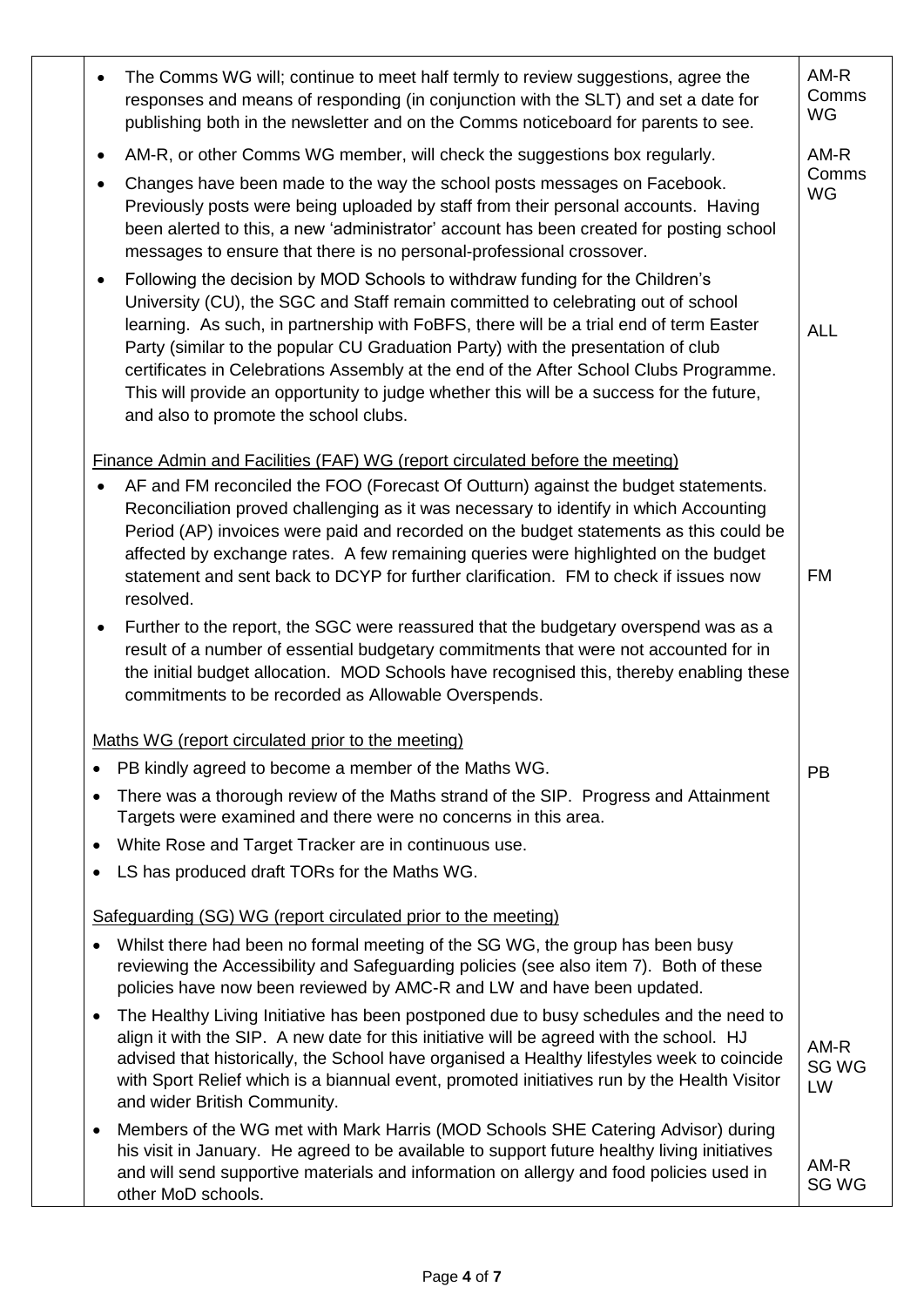| The minutes of most recent FoBFS Committee Meeting held on Tuesday 12 <sup>th</sup> March were<br>shared at the meeting. On behalf of FoBFS, HJ provided the following update:<br>World Book Day Books - the Committee have kindly agreed to fund a book for each child<br><b>FoBFS</b><br>in lieu of the World Book Day Voucher scheme in the UK.<br>Mothering Sunday – The Committee were going to do pebble painting at the ICF, but<br>have now decided to organise a 'Super Mum' chocolate gift. Children will be asked to<br><b>FoBFS</b><br>make a Euro donation towards their Mother's Day gift.<br>Easter Hat Making - The Committee have agreed to run a special after school club on<br>Wednesday 3 <sup>rd</sup> April where children can make and decorate Easter hats. These hats will<br><b>FoBFS</b><br>be judged at the Easter Egg Hunt event at the ICF on Friday 5 <sup>th</sup> April by Gen Deakin.<br>$\overline{7}$<br><b>Review of School Policies (circulated prior to meeting)</b><br>BFS Calendar 2019/20<br>HJ briefed the SGC on the proposed calendar for school year 2019/20. There were no<br>issues with any of the term, holiday or closure dates. The May Day holiday planned for<br>1 <sup>st</sup> May 2020 links with the NATO holiday and as such was well received enabling family<br>time. The SGC also supported the end of summer term date being a Friday rather than<br>midweek to encourage pupil attendance.<br>The 2019/20 calendar was agreed and would be distributed to Parents in a forthcoming<br><b>FM</b><br>newsletter, added to the website and made available in Reception.<br><b>Accessibility Policy</b><br>The School Accessibility Policy forms part of the DCYP School Accessibility Strategy.<br>$\bullet$<br>Using the model policy, the BFS Accessibility Policy had been amended to ensure that it<br>is relevant to BFS.<br>The audit tool within this policy was completed by the SG WG and FM. This identified a<br>requirement for some extra signage and a slip/trip hazard for the changing room<br>FM<br>showers. NB the showers were decommissioned by DIO a number of years ago.<br>The policy requires the Accessibility Plan to be reviewed and updated to meet the needs<br>of any future pupils. The SGC were also advised that Health Care Plans are routinely<br>reviewed in order to meet pupil medical needs, and Risk Assessments are carried out<br>where accessibility issues arise.<br>This policy was ratified at the meeting. PS asked the SG WG and LW to ensure that<br>$AM-R$<br>links to other policy documents referred to in this policy, are correctly attributed and<br>/LW<br>current. AM-R and LW agreed to check and amend these links as required.<br><b>Child Protection &amp; Safeguarding Policy</b><br>This policy is modelled on the overarching DCYP policy and is refined to reflect local<br>circumstances with information relevant to BFS. It was noted that on the front page, it<br>would be better to have an official email address for the Safeguarding Lead Governor<br>rather than a personal address. This way, when the current Lead is replaced, the new<br>incumbent can simply take over the safeguarding e-mail contact. FM to arrange an<br><b>FM</b><br>e-mail account to be set up for this in conjunction with AM-R.<br>AM-R<br>NW raised a query regarding Photography and Images (from page 23 para 2.17) which is<br>$\bullet$<br>very clear about staff responsibilities. However it makes no mention of any parental<br>responsibilities; for example, taking photos/ video clips of their children at school events.<br>MOD Schools do have a visual images policy and it was agreed to add this to the<br>website. HJ would seek further guidance from the MOD Schools Safeguarding lead<br>FM/HJ<br>(Hazel Russell).<br>This policy was ratified at the meeting. | 6 | <b>FoBFS Update</b> |  |
|-----------------------------------------------------------------------------------------------------------------------------------------------------------------------------------------------------------------------------------------------------------------------------------------------------------------------------------------------------------------------------------------------------------------------------------------------------------------------------------------------------------------------------------------------------------------------------------------------------------------------------------------------------------------------------------------------------------------------------------------------------------------------------------------------------------------------------------------------------------------------------------------------------------------------------------------------------------------------------------------------------------------------------------------------------------------------------------------------------------------------------------------------------------------------------------------------------------------------------------------------------------------------------------------------------------------------------------------------------------------------------------------------------------------------------------------------------------------------------------------------------------------------------------------------------------------------------------------------------------------------------------------------------------------------------------------------------------------------------------------------------------------------------------------------------------------------------------------------------------------------------------------------------------------------------------------------------------------------------------------------------------------------------------------------------------------------------------------------------------------------------------------------------------------------------------------------------------------------------------------------------------------------------------------------------------------------------------------------------------------------------------------------------------------------------------------------------------------------------------------------------------------------------------------------------------------------------------------------------------------------------------------------------------------------------------------------------------------------------------------------------------------------------------------------------------------------------------------------------------------------------------------------------------------------------------------------------------------------------------------------------------------------------------------------------------------------------------------------------------------------------------------------------------------------------------------------------------------------------------------------------------------------------------------------------------------------------------------------------------------------------------------------------------------------------------------------------------------------------------------------------------------------------------------------------------------------------------------------------------------------------------------------------------------------------------------------------------------------------------------------------------------------------------------------------------------------------------------------------------------------------------------------------------|---|---------------------|--|
|                                                                                                                                                                                                                                                                                                                                                                                                                                                                                                                                                                                                                                                                                                                                                                                                                                                                                                                                                                                                                                                                                                                                                                                                                                                                                                                                                                                                                                                                                                                                                                                                                                                                                                                                                                                                                                                                                                                                                                                                                                                                                                                                                                                                                                                                                                                                                                                                                                                                                                                                                                                                                                                                                                                                                                                                                                                                                                                                                                                                                                                                                                                                                                                                                                                                                                                                                                                                                                                                                                                                                                                                                                                                                                                                                                                                                                                                                                           |   |                     |  |
|                                                                                                                                                                                                                                                                                                                                                                                                                                                                                                                                                                                                                                                                                                                                                                                                                                                                                                                                                                                                                                                                                                                                                                                                                                                                                                                                                                                                                                                                                                                                                                                                                                                                                                                                                                                                                                                                                                                                                                                                                                                                                                                                                                                                                                                                                                                                                                                                                                                                                                                                                                                                                                                                                                                                                                                                                                                                                                                                                                                                                                                                                                                                                                                                                                                                                                                                                                                                                                                                                                                                                                                                                                                                                                                                                                                                                                                                                                           |   |                     |  |
|                                                                                                                                                                                                                                                                                                                                                                                                                                                                                                                                                                                                                                                                                                                                                                                                                                                                                                                                                                                                                                                                                                                                                                                                                                                                                                                                                                                                                                                                                                                                                                                                                                                                                                                                                                                                                                                                                                                                                                                                                                                                                                                                                                                                                                                                                                                                                                                                                                                                                                                                                                                                                                                                                                                                                                                                                                                                                                                                                                                                                                                                                                                                                                                                                                                                                                                                                                                                                                                                                                                                                                                                                                                                                                                                                                                                                                                                                                           |   |                     |  |
|                                                                                                                                                                                                                                                                                                                                                                                                                                                                                                                                                                                                                                                                                                                                                                                                                                                                                                                                                                                                                                                                                                                                                                                                                                                                                                                                                                                                                                                                                                                                                                                                                                                                                                                                                                                                                                                                                                                                                                                                                                                                                                                                                                                                                                                                                                                                                                                                                                                                                                                                                                                                                                                                                                                                                                                                                                                                                                                                                                                                                                                                                                                                                                                                                                                                                                                                                                                                                                                                                                                                                                                                                                                                                                                                                                                                                                                                                                           |   |                     |  |
|                                                                                                                                                                                                                                                                                                                                                                                                                                                                                                                                                                                                                                                                                                                                                                                                                                                                                                                                                                                                                                                                                                                                                                                                                                                                                                                                                                                                                                                                                                                                                                                                                                                                                                                                                                                                                                                                                                                                                                                                                                                                                                                                                                                                                                                                                                                                                                                                                                                                                                                                                                                                                                                                                                                                                                                                                                                                                                                                                                                                                                                                                                                                                                                                                                                                                                                                                                                                                                                                                                                                                                                                                                                                                                                                                                                                                                                                                                           |   |                     |  |
|                                                                                                                                                                                                                                                                                                                                                                                                                                                                                                                                                                                                                                                                                                                                                                                                                                                                                                                                                                                                                                                                                                                                                                                                                                                                                                                                                                                                                                                                                                                                                                                                                                                                                                                                                                                                                                                                                                                                                                                                                                                                                                                                                                                                                                                                                                                                                                                                                                                                                                                                                                                                                                                                                                                                                                                                                                                                                                                                                                                                                                                                                                                                                                                                                                                                                                                                                                                                                                                                                                                                                                                                                                                                                                                                                                                                                                                                                                           |   |                     |  |
|                                                                                                                                                                                                                                                                                                                                                                                                                                                                                                                                                                                                                                                                                                                                                                                                                                                                                                                                                                                                                                                                                                                                                                                                                                                                                                                                                                                                                                                                                                                                                                                                                                                                                                                                                                                                                                                                                                                                                                                                                                                                                                                                                                                                                                                                                                                                                                                                                                                                                                                                                                                                                                                                                                                                                                                                                                                                                                                                                                                                                                                                                                                                                                                                                                                                                                                                                                                                                                                                                                                                                                                                                                                                                                                                                                                                                                                                                                           |   |                     |  |
|                                                                                                                                                                                                                                                                                                                                                                                                                                                                                                                                                                                                                                                                                                                                                                                                                                                                                                                                                                                                                                                                                                                                                                                                                                                                                                                                                                                                                                                                                                                                                                                                                                                                                                                                                                                                                                                                                                                                                                                                                                                                                                                                                                                                                                                                                                                                                                                                                                                                                                                                                                                                                                                                                                                                                                                                                                                                                                                                                                                                                                                                                                                                                                                                                                                                                                                                                                                                                                                                                                                                                                                                                                                                                                                                                                                                                                                                                                           |   |                     |  |
|                                                                                                                                                                                                                                                                                                                                                                                                                                                                                                                                                                                                                                                                                                                                                                                                                                                                                                                                                                                                                                                                                                                                                                                                                                                                                                                                                                                                                                                                                                                                                                                                                                                                                                                                                                                                                                                                                                                                                                                                                                                                                                                                                                                                                                                                                                                                                                                                                                                                                                                                                                                                                                                                                                                                                                                                                                                                                                                                                                                                                                                                                                                                                                                                                                                                                                                                                                                                                                                                                                                                                                                                                                                                                                                                                                                                                                                                                                           |   |                     |  |
|                                                                                                                                                                                                                                                                                                                                                                                                                                                                                                                                                                                                                                                                                                                                                                                                                                                                                                                                                                                                                                                                                                                                                                                                                                                                                                                                                                                                                                                                                                                                                                                                                                                                                                                                                                                                                                                                                                                                                                                                                                                                                                                                                                                                                                                                                                                                                                                                                                                                                                                                                                                                                                                                                                                                                                                                                                                                                                                                                                                                                                                                                                                                                                                                                                                                                                                                                                                                                                                                                                                                                                                                                                                                                                                                                                                                                                                                                                           |   |                     |  |
|                                                                                                                                                                                                                                                                                                                                                                                                                                                                                                                                                                                                                                                                                                                                                                                                                                                                                                                                                                                                                                                                                                                                                                                                                                                                                                                                                                                                                                                                                                                                                                                                                                                                                                                                                                                                                                                                                                                                                                                                                                                                                                                                                                                                                                                                                                                                                                                                                                                                                                                                                                                                                                                                                                                                                                                                                                                                                                                                                                                                                                                                                                                                                                                                                                                                                                                                                                                                                                                                                                                                                                                                                                                                                                                                                                                                                                                                                                           |   |                     |  |
|                                                                                                                                                                                                                                                                                                                                                                                                                                                                                                                                                                                                                                                                                                                                                                                                                                                                                                                                                                                                                                                                                                                                                                                                                                                                                                                                                                                                                                                                                                                                                                                                                                                                                                                                                                                                                                                                                                                                                                                                                                                                                                                                                                                                                                                                                                                                                                                                                                                                                                                                                                                                                                                                                                                                                                                                                                                                                                                                                                                                                                                                                                                                                                                                                                                                                                                                                                                                                                                                                                                                                                                                                                                                                                                                                                                                                                                                                                           |   |                     |  |
|                                                                                                                                                                                                                                                                                                                                                                                                                                                                                                                                                                                                                                                                                                                                                                                                                                                                                                                                                                                                                                                                                                                                                                                                                                                                                                                                                                                                                                                                                                                                                                                                                                                                                                                                                                                                                                                                                                                                                                                                                                                                                                                                                                                                                                                                                                                                                                                                                                                                                                                                                                                                                                                                                                                                                                                                                                                                                                                                                                                                                                                                                                                                                                                                                                                                                                                                                                                                                                                                                                                                                                                                                                                                                                                                                                                                                                                                                                           |   |                     |  |
|                                                                                                                                                                                                                                                                                                                                                                                                                                                                                                                                                                                                                                                                                                                                                                                                                                                                                                                                                                                                                                                                                                                                                                                                                                                                                                                                                                                                                                                                                                                                                                                                                                                                                                                                                                                                                                                                                                                                                                                                                                                                                                                                                                                                                                                                                                                                                                                                                                                                                                                                                                                                                                                                                                                                                                                                                                                                                                                                                                                                                                                                                                                                                                                                                                                                                                                                                                                                                                                                                                                                                                                                                                                                                                                                                                                                                                                                                                           |   |                     |  |
|                                                                                                                                                                                                                                                                                                                                                                                                                                                                                                                                                                                                                                                                                                                                                                                                                                                                                                                                                                                                                                                                                                                                                                                                                                                                                                                                                                                                                                                                                                                                                                                                                                                                                                                                                                                                                                                                                                                                                                                                                                                                                                                                                                                                                                                                                                                                                                                                                                                                                                                                                                                                                                                                                                                                                                                                                                                                                                                                                                                                                                                                                                                                                                                                                                                                                                                                                                                                                                                                                                                                                                                                                                                                                                                                                                                                                                                                                                           |   |                     |  |
|                                                                                                                                                                                                                                                                                                                                                                                                                                                                                                                                                                                                                                                                                                                                                                                                                                                                                                                                                                                                                                                                                                                                                                                                                                                                                                                                                                                                                                                                                                                                                                                                                                                                                                                                                                                                                                                                                                                                                                                                                                                                                                                                                                                                                                                                                                                                                                                                                                                                                                                                                                                                                                                                                                                                                                                                                                                                                                                                                                                                                                                                                                                                                                                                                                                                                                                                                                                                                                                                                                                                                                                                                                                                                                                                                                                                                                                                                                           |   |                     |  |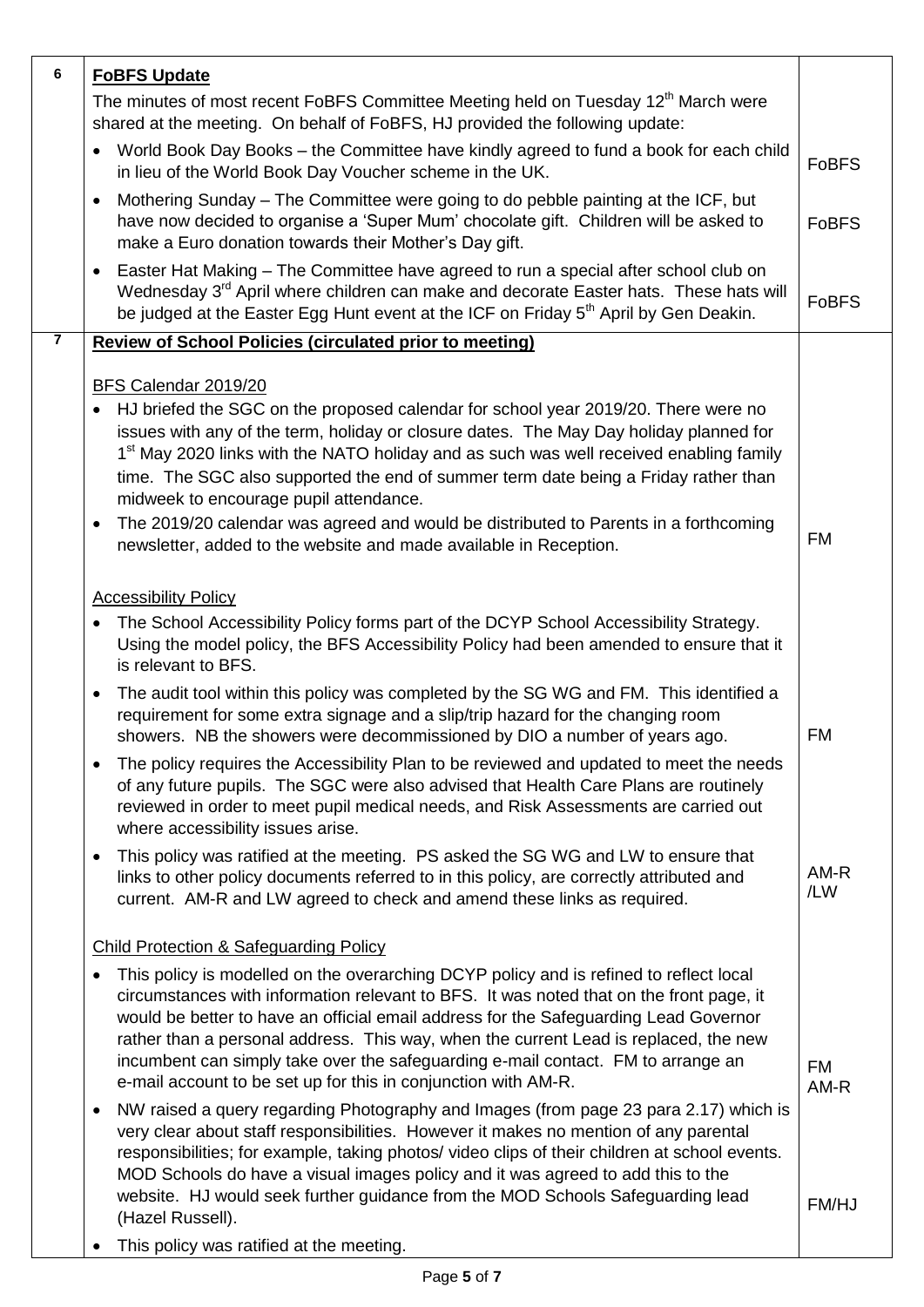| 8 | <b>AOB</b>                                                                                                                                                                                                                                                                                                                                                                                                                                                                                                                                                                                                                                     |                                   |
|---|------------------------------------------------------------------------------------------------------------------------------------------------------------------------------------------------------------------------------------------------------------------------------------------------------------------------------------------------------------------------------------------------------------------------------------------------------------------------------------------------------------------------------------------------------------------------------------------------------------------------------------------------|-----------------------------------|
|   | SGC Pre-Meeting Record of Decisions - Thursday 7 <sup>th</sup> Mar 19.                                                                                                                                                                                                                                                                                                                                                                                                                                                                                                                                                                         |                                   |
|   | Succession Planning – The SGC will seek to recruit a total of 6 posts; 2 x Unit Reps, 1 x<br>Parent Rep, 1 x Parent (non-serving) Rep, 2 x Community Reps. Advertisements will be<br>placed to attract applications for these positions on BII, Part 1 Orders, the School<br>Newsletter and Facebook. Once all applications have been received, the SGC will be<br>called for a meeting to elect new members.                                                                                                                                                                                                                                  | <b>MF</b>                         |
|   | WG Composition - Membership of WGs needs to be more evenly distributed and the<br>٠<br>Maths WG is in urgent need of additional support. PB agreed to become a member of<br>the Maths WG.                                                                                                                                                                                                                                                                                                                                                                                                                                                      | PB/PS                             |
|   | Deputy Chair - No volunteers have been forthcoming. MF and LL were both willing to<br>$\bullet$<br>take on this role temporarily until recruiting of new members was complete. MF and LL<br>were appointed as temporary deputy chairs of the SGC with immediate effect. Afternote:<br>JB had agreed to support this vote out of committee in order to reach an overall SGC<br>majority. A more permanent Deputy Chair appointment will be made after the next<br>round of SGC recruiting.                                                                                                                                                      | MF & LL<br><b>PS</b>              |
|   | Policies List – AF, TW and LW have done some initial work on this, but there is further<br>$\bullet$<br>investigation required to develop a more comprehensive list that is useful in establishing<br>a functional auditing process for policy management. This list will be developed<br>between the FAF WG and Assistant Head Teacher as a matter of priority before the July<br>2019 meeting.                                                                                                                                                                                                                                               | AF/TW<br>LW                       |
|   | WG TORs - TORs are still required for FAF WG.<br>$\bullet$                                                                                                                                                                                                                                                                                                                                                                                                                                                                                                                                                                                     | <b>AF</b>                         |
|   | LSA Pay - The level of pay for LSAs was a concern to several members who wished to<br>$\bullet$<br>ensure that any additional considerations for higher pay were taken into account. This is<br>a matter to investigate through civilian Administration rather than the School. Afternote:<br>Pay relates to LSA grades (all at BFS Naples are recruited at grade 2) and bandings<br>which might be able to take into account qualifications and experience. AF volunteered<br>to discuss this issue with EJSU civilian administration.                                                                                                        | AF                                |
|   | Provision of Early Years - 15 hrs is already provided within the school and it appears<br>that a number of parents would like the opportunity for a further 15 hrs, particularly<br>where an older sibling is also in the school. Afternote: This issue may prove more<br>complex than it might first appear and consideration needs to be given to, School<br>capacity, associated costs, impact on other learning and potential willingness of parents<br>to pay for additional hours. There is no obvious quick fix for this issue, and it is a matter<br>that the new Headteacher is very likely to want to consider, rather than inherit. | PS/AM-R                           |
|   | WG Activities and Reports – PS drew attention to the fact that the driver of WG activity<br>$\bullet$<br>lies with WG leads and WG members. It is recognized that WG leads often have many<br>conflicting commitments; hence they may be struggling for time and there is a need for<br>everyone to contribute to fulfilling tasks and developing new ideas. It is very important<br>for individual WG members to present their own ideas to their WG Lead, offer practical<br>help to move tasks forward and develop new initiatives.                                                                                                         | <b>ALL WGs</b><br>ALL SGC         |
|   | Future SGC Pre-Meetings - The benefit of holding an SGC pre-meeting was universally<br>٠<br>supported. In addition, it was felt that more routine engagement between the SGC Chair<br>and WG Leads would be useful. SGC pre-meetings without SSLT involvement will be<br>held routinely before each main termly SGC meeting. The SGC Chair and WG Leads<br>will agree dates/times/locations to meet on a bi-lateral basis, and collectively, at least<br>once per term.                                                                                                                                                                        | PS/<br><b>WG</b><br>Leads<br>/ALL |
|   |                                                                                                                                                                                                                                                                                                                                                                                                                                                                                                                                                                                                                                                |                                   |